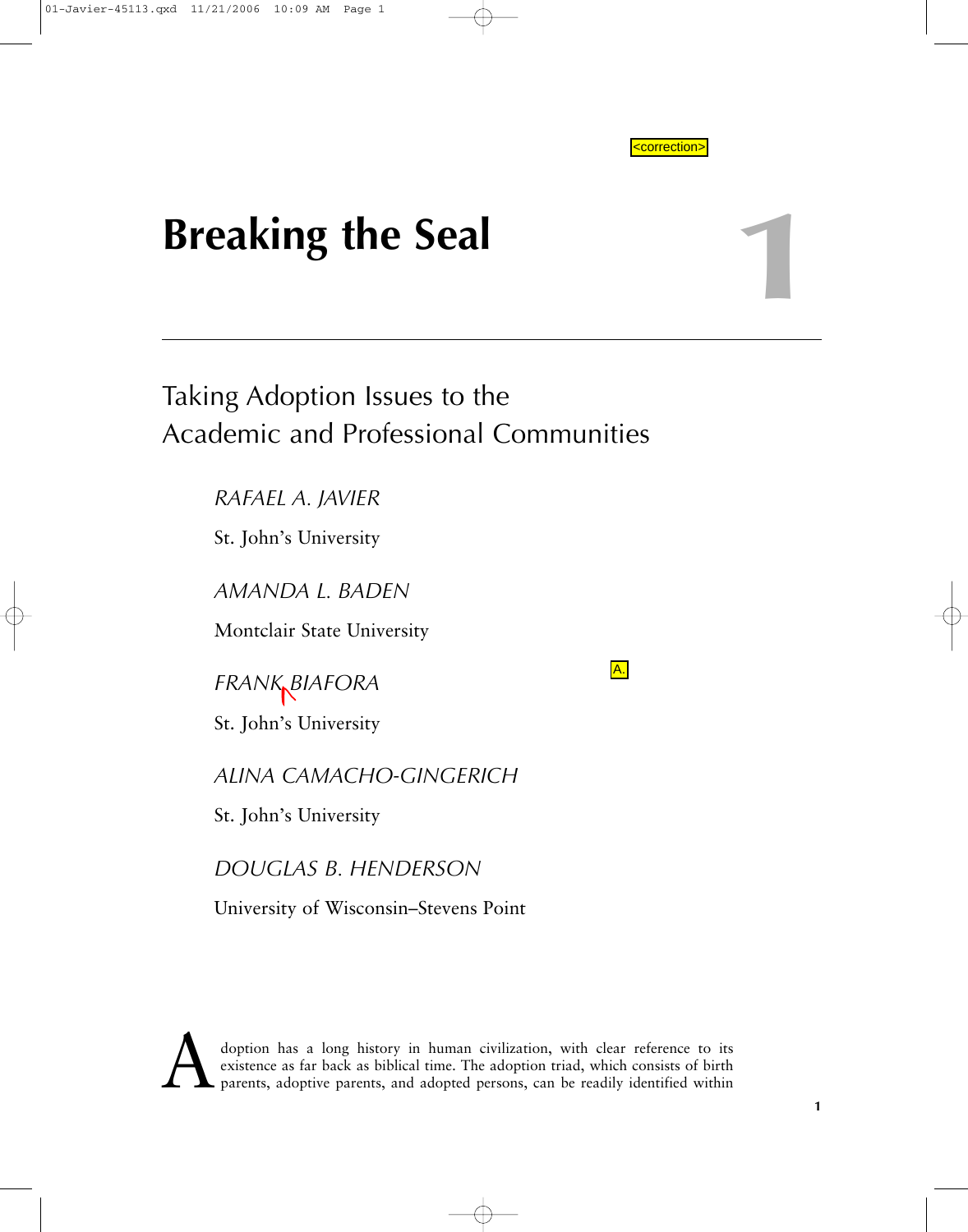these biblical stories. For example, one is reminded of the story of Moses who was adopted by the Pharaoh and almost became the heir to the throne until he abdicated to return to the people he came from and felt greatest affinity to, the Hebrews. His was technically a closed adoption, since there was no reference to his awareness, while growing up, of his biological family until later in life when he decided to search for his birth identity and birth family. His search was precipitated by his unexplained feelings of empathy when seeing a Hebrew woman about to be crushed by one of the block-columns that was being positioned for the construction of the temple. His decision to search for his birth identity resulted in his losing the connection with and protection of his adoptive parents and set the stage for the showdown between him and his adoptive brother, Ramsey.

The most famous and complicated biblical adoption story is the one of Jesus, who was adopted by Joseph the Carpenter after having been conceived mysteriously in the body of a virgin, Mary. In the eyes of many, Joseph was the biological father and the legal husband of Mary, although Joseph knew that Jesus was not his creation and was his adopted child (Gardner, 1995). Joseph's son was known as Jesus of Nazareth so that the issue of the last name was bypassed. That was not the case, however, for many during the Romans' time, in which the issue of the preservation of the family's name was the primary reason for adoption. In fact, adoption was used as an effective way to ensure the continuation of the family's name in families of the nobility when they were unable to engender a progenitor or their sons were unfit to inherit (Encyclopedia of Adoption, 2006). This practice extended to the emperors, resulting in a number of Roman emperors and high officials who were adopted during their adolescence or adulthood. Children from less well-to-do families were adopted into families with better means, immediately acquiring the new family's name with full right of heritage. It was expected that all family ties with birth families were to be permanently severed. This was not unique to the Romans, as this practice was also found in the Chinese Qing Dynasty, India, and Hawaiian royal families (Chinese Qing Dynasty, 2006; Hawaiian Royal Families, 2006; India Princely States, 2006).

Adoptions have taken place throughout history in various forms, where children end up being raised at some point in their lives by people other than their birth parents. It was even present at the very beginning of the birth of the United States as a nation. In fact, many adopted triad members have led notable and illustrious lives. Well-known and admired adoptees include leaders (e.g., Catherine I, Crazy Horse, John Hancock, William Jefferson Clinton), artists (e.g., Gian Giacomo Caprotti), performers (e.g., John Lennon, Ella Fitzgerald, Faith Hill, Willie Nelson), writers (e.g., Truman Capote, Edgar Allen Poe, Charles Dickens), actors (e.g., Jack Nicholson, Ray Liotta, Gary Coleman, Ingrid Bergman), athletes (e.g., Greg Louganis, Scott Hamilton, Dan O'Brien), and business owners (e.g., Dave Thomas, Steven Jobs) (Dever & Dever, 1992; Freedman, 1996; Goldman, 1996; Longworth, 1973; Petre, 1991; Plimpton, 1997; Terrill, 1994; Tyler, 1998).

The list above includes famous people from the adoption triad (birth parents, adoptive parents, and adoptees). Those listed led prominent lives in history and were largely powerful and accomplished in their lives. However, other stories and representations of adopted persons also exist—those for whom their adoption may have been used as a partial explanation for their criminal and pathological behavior. For example, Lyle and Erik Menendez were adoptees who became infamous for killing their adoptive parents and reinforcing Kirschner's (1990) "adopted child syndrome" that has reinforced the stigma surrounding adoption. In fact, Kirschner built his theory in his 1978 paper on David Berkowitz, the serial killer known as the Son of Sam, who was adopted as an infant. These and similar stories have contributed to both a glorification and a condemnation of adoption, leaving many without any clear picture of the true nature of adoption. The stigmatization of adoption has created a society of people who may end up having a stereotypical view of adoption, in which each part of the triad reenacts the scenes from history, and each is infused with attributes that reflect their role. For example, the birth parents who died tragically or were unknown or uncaring, the damaged and wounded adoptees whose bad luck and bad birth will reveal themselves in some unwanted way, and the heroic and suffering adoptive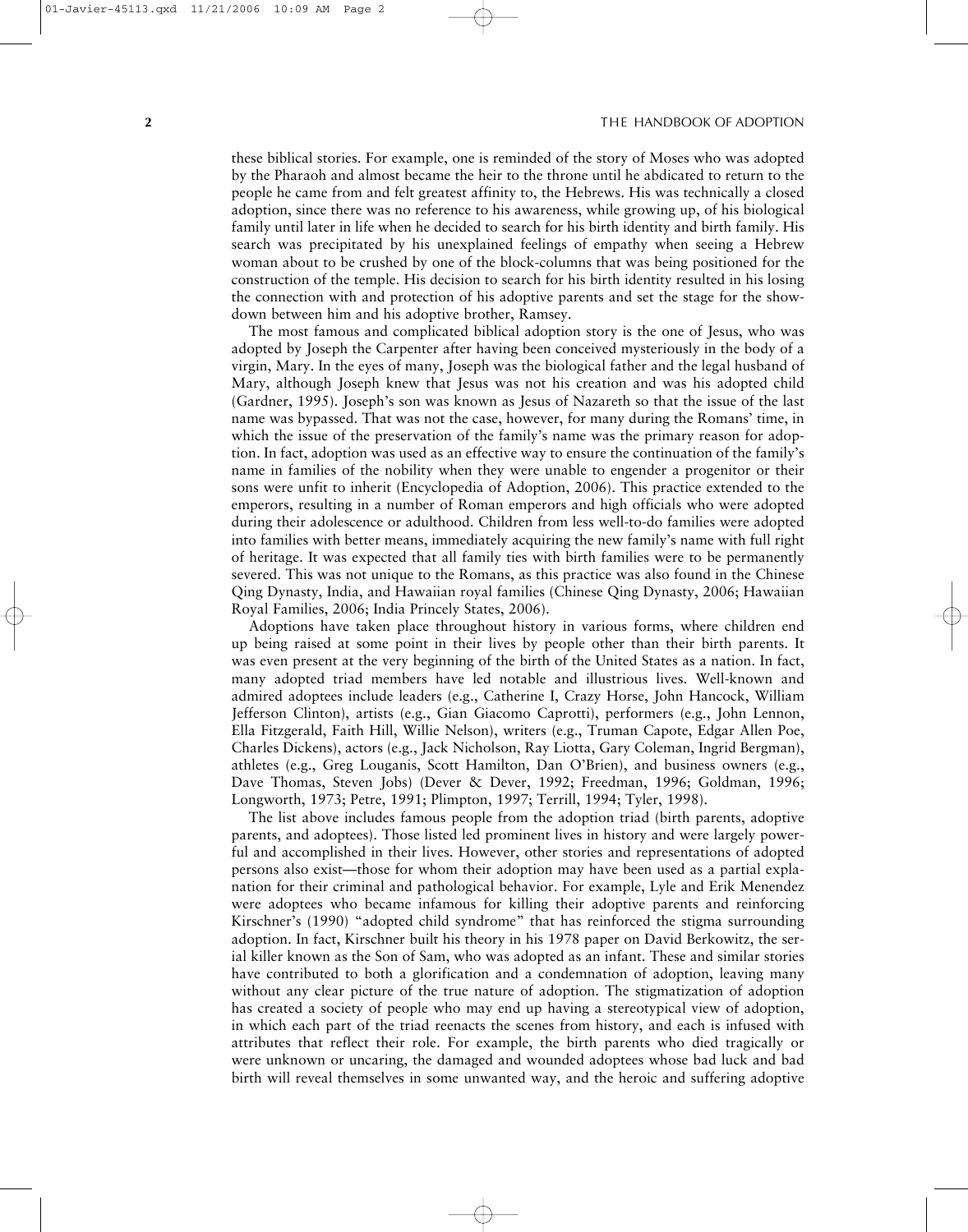parents who sought to rescue unwanted children. With these images and with the roles already ingrained in the consciousness of society, how can we adequately begin to understand and address the needs of the adoption triad? In particular, how will clinicians, whose role it is to intervene and assist those affected by adoption, be prepared to help, and be effective and competent in their treatment?

To begin to assist the adoption triad, these tainted images and ideas of adoption and the stigma that accompanies them must be unraveled and replaced with accurate, unbiased, and useful knowledge that both acknowledges the potential issues and tolerates the ambiguity of differing outcomes within this population. It is our hope that this *Handbook* will assist triad members, their families, clinicians, laypeople, and anyone interested in adoption in their efforts to approach the members of the adoption triad with the respect and understanding that they deserve, while simultaneously recognizing the complexity of the experiences that adopted people and their two sets of parents have in this world that operates on assumptions of a genetic and biological heritage.

The questions regarding the forces responsible for creating the necessary conditions to have children available for adoption are complex and multifaceted, as are the consequences. This has been clearly delineated in the different parts included in this book. The book has been divided into nine parts specifically designed to cover critical issues in the adoption experience, from a review of the major theoretical, historical, and research issues to specific discussions on assessment and treatment issues with members of the adoption triad. The first part is meant as a foundation to address historical and theoretical issues to provide the reader with a comprehensive review of the adoption landscape from past to present and to set the stage for the other parts in the book. Thus, chapters by Esposito and Biafora (Chapter 2), Biafora and Esposito (Chapter 3), and Freundlich (Chapter 4) provide excellent discussions on the history of adoption in general and, particularly, in North America. They also place special emphasis on identifying the social, political, and economic forces that have accompanied the adoption experience throughout history and resulted in the enactment of the many laws influencing adoption practice. These are considered foundation chapters because they provide readers with important information to help them understand the state of adoption in today's society and gain the necessary appreciation of the complexity of the adoption experience and the historical antecedents to the current historical, political, and legal forces that are guiding the current debate on the adoption experience. As discussed further below, other parts include discussions on issues pertaining to transracial adoption, special issues in adoption (i.e., foster care, single parents, special needs, etc.), training and education issues, relevant research findings in adoption, assessment and treatment issues, and finally, samples of how the adoption experience can provide unique dynamism to the creative process. Each part has a part-specific introduction (or preface) in which a series of learning goals are listed to guide the reading of the different chapters in that part. A list of resources covering topics discussed in the book is included at the end of the book. You will also find in most of the chapters a list of reflection questions that can be used, by those using the book as a textbook, to guide the learning of the subject. Thus, readers are strongly encouraged to use the reflection questions to guide their reading of the different chapters. They are also encouraged to look at the preface of each part where specific learning goals are listed and the resource list at the end of the book, if they are interested in additional information about the topic.

# **THE CURRENT STATE OF AFFAIRS**

Given the longevity of adoption throughout history, including North American history, and the prevalence of adoption in the United States and other parts of the world, how are we to understand that adoption issues still remain largely unaddressed and off the radar in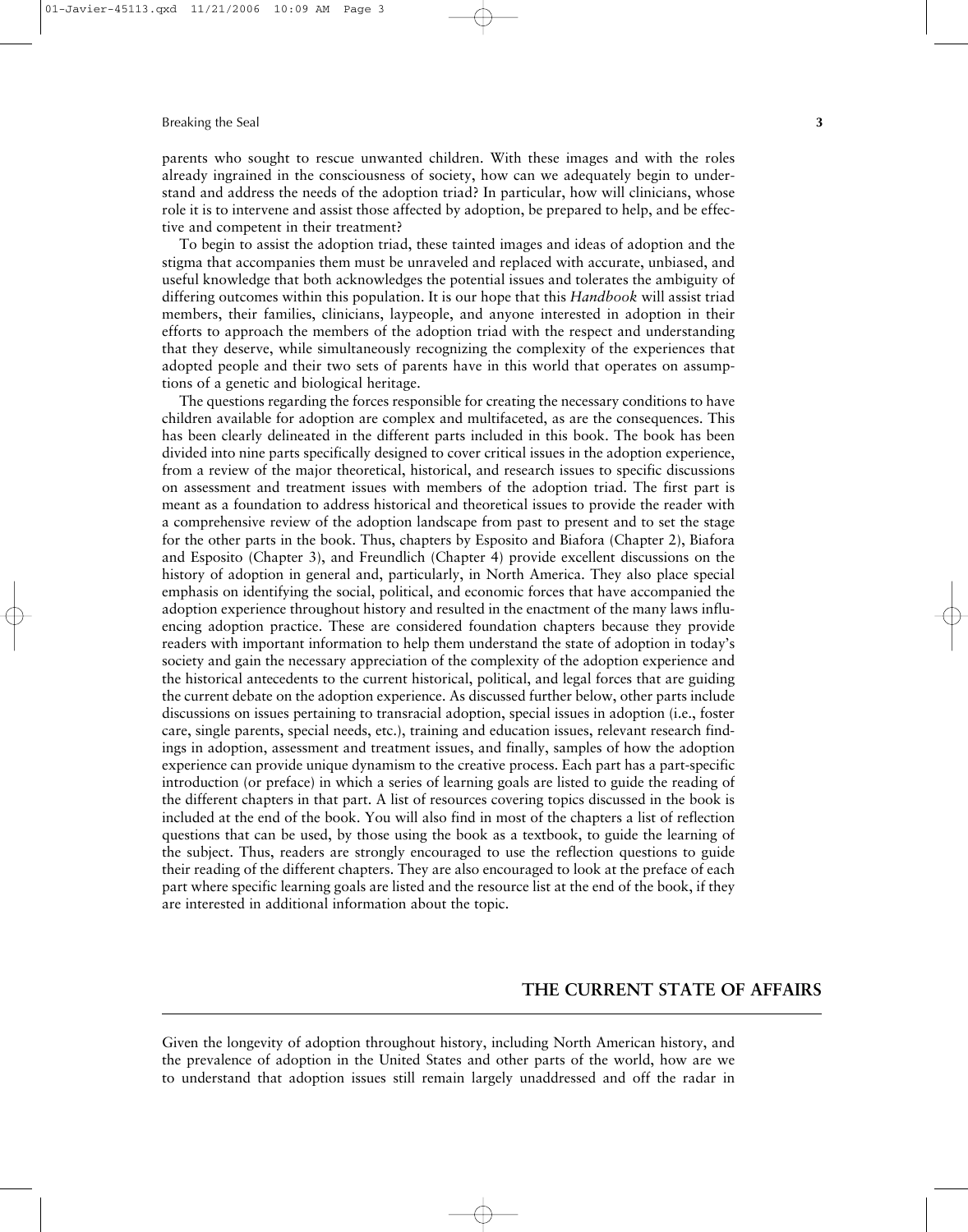terms of interest to the professional and academic disciplines? How is it possible that training programs that prepare professionals for human services do not systematically include discussions on adoption issues, as suggested by Post (2000) and Henderson (2000)? It is, indeed, truly perplexing that even after so many generations of families have been directly or indirectly involved with and affected by the adoption experience, our understanding remains so rudimentary. The fact that many adoptive triad members still feel that the complexities of adoption are not fully understood by the professional community not only is unfortunate but leaves many adoptees and their families at a loss as to where to go to address unanswered questions. This ignorance may be responsible for the lack of systematic research on the issues in behavioral science and the lack of clear and useful training and treatment guidelines for those involved in the evaluation and treatment of adoptive triad members.

# **FUNDAMENTAL ISSUES IN ADOPTION**

# *Attachment Issues and Identity Formation*

There are a number of fundamental issues that are in need of more systematic attention from behavioral scientists and practitioners alike. Children are adopted at different stages in their developmental trajectory, and yet an empirically validated and comprehensive model documenting the psychosocial life span development of adoptees does not yet exist. How do these children develop bonding and attachment, their self-identities, their views of the world, their relationships with others, their sense of belonging, and so on, in the context of their adoption experience, are questions that have largely eluded the scientific community. We know from the work of Freud (1896, 1905), Sullivan (1953), Piaget (1995), Erickson (1950, 1982), Mahler, Pine, and Bergman (1975), and Stern (1985) that individuals' basic identity, personality, values, and belief systems, their assumptions concerning causality, time, space, and human nature, as well as culturally specific styles of relating and moral standing are developed during the formative years and in relationship with their human and ecological environments (Dana, 1993; Javier, 1996; Javier & Rendon, 1995; Javier & Yussef, 1998). For adoptees, this environment includes birth parents, membership in an extended family system, geographical and environmental landscapes, genetic and familial heritage, culture, traditions, customs, and language. These authors provide a vivid description of this development where the child is initially in a totally dependent relationship with those he or she relies on for care and comfort. As the child's brain capacity grows more sophisticated, the child's ability to organize its experience with itself and others also becomes more sophisticated. It is in this context that the child learns to handle tension and anxiety, develops a language to communicate, develops categories of emotions, and develops "a relatively enduring pattern of experience of the self as a unique, coherent, entity over time" (Moore & Fine, 1991, as cited in Herron, 1998, p. 321). This sense of self-identity becomes consolidated later in life during the critical adolescent period (Erickson, 1950, 1982) when the child normally challenges and questions many of the assumptions that have guided his or her belief system and values, and that up to that point were accepted without much question. Because of the vulnerability of the child's cognitive and emotional condition during the formative years, this development could be derailed by obstacles in the child's environment. When adoption enters this developmental trajectory, what happens to the child's sense of identity when removed from his or her birth environment early in life and adopted into another environment? And what happens when this new environment also involves different cultural norms, race relationships, and language? What happens to the sense of identity when adoption occurs later in development, during the adolescent years, or when the adopted adolescent who was adopted in childhood is unable to reconcile the discrepancy of race/cultural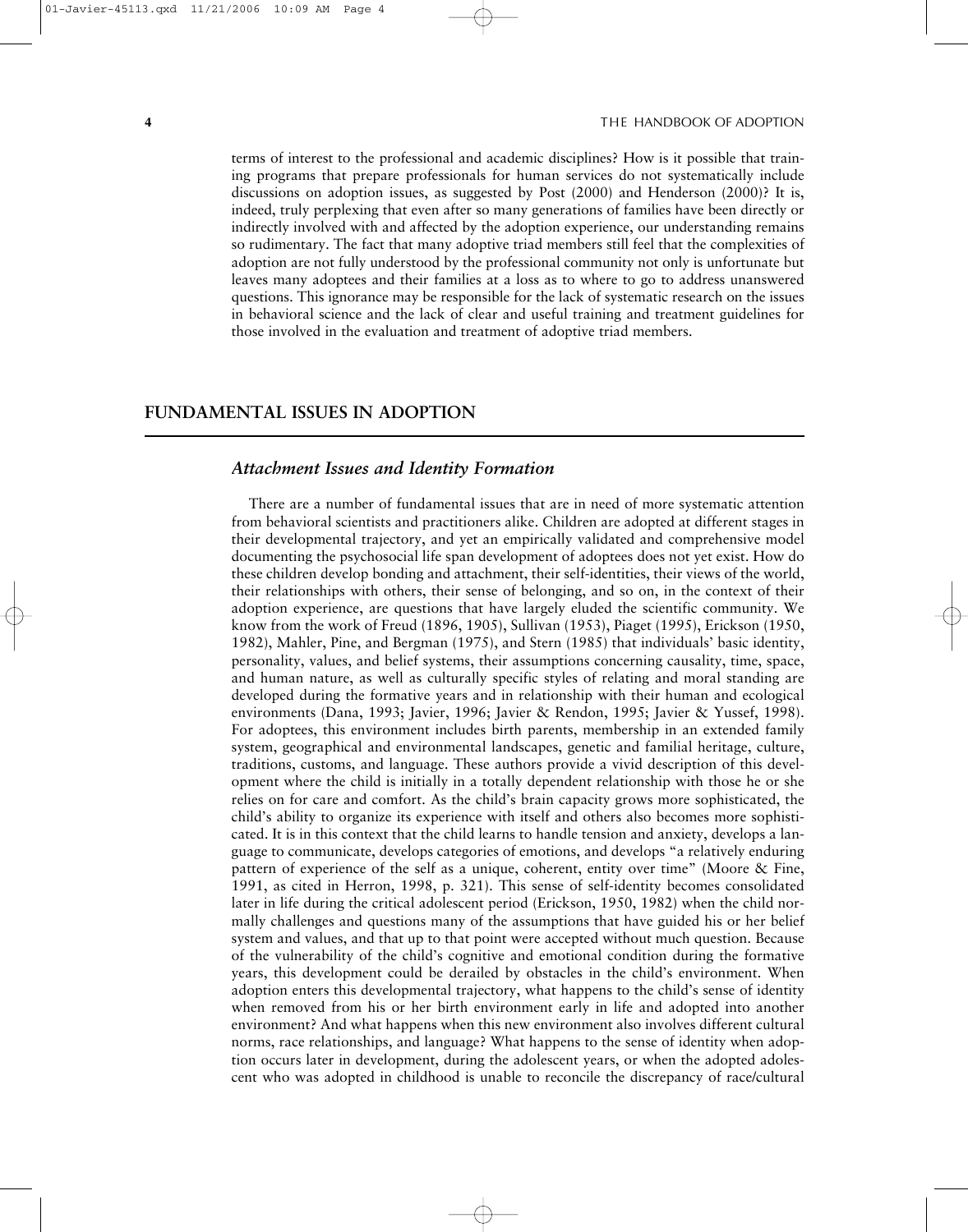differences with the adoptive family or the information made available about his or her origin? These are just some of the incredibly complex questions ably addressed in Part II of this book by McGinn (Chapter 5), Grotevant, Dunbar, Kohler, and Lash Esau (Chapter 6), and Baden and Steward (Chapter 7).

Beginning with the work of Spitz (1946) investigating the deaths of many of the British infants raised in institutions in World War II, and accelerating in the 1980s, psychologists have studied the concepts of attachment and bonding as they relate to several aspects of the developing child. Our understanding of the sensory and cognitive capabilities of the infant has expanded rapidly and now includes knowledge of these processes in the fetus as well. With this new knowledge, we have reevaluated the effects of adoption, especially in terms of the environment of the prenatal child. It has been suggested that adoption affects the experience of separation from the birth mother and the early postnatal environment, including possible foster or institutional placements prior to adoption (Henderson, 2000).

Nydam (1999), Verrier (1993), and Verny and Kelly (1981) are but three of the many authors who have written about how the infant destined to be adopted, experiences pre- and postnatal life differently than the infant who will remain with the birth family. Emphasizing the importance of early attachment and bonding, Nydam (1999) calls for specific and separate discussions of the relinquishment experience and of its effects on adoption triad members.

McGinn's contribution in Chapter 5 is particularly relevant in this context because it includes a comprehensive discussion of attachment and "attachment derailment" and the consequences of these issues throughout the adoptee's life span, including their effect on adoptees' capacity to develop meaningful relationships. Anchoring his chapter in the work of John Bowlby, Erik Erickson, and Margaret Mahler, McGinn provides an informative discussion on some of the potential obstacles and challenges for adopted persons in the context of their developmental trajectory.

In the final analysis, a self-identity that emerges as a result of all these different cultural, racial, and ethnic influences can only result in the development of what Herron (1998) referred to as "ethnic identity," which goes through the same basic four stages of development (i.e., identity diffusion, identity foreclosure, moratorium, and finally identity achieved). Only when the individual reaches the stage of "identity achieved" is a secure sense of self assumed to have developed. The work of Grotevant et al. in Chapter 6 provides relevant empirical support to the crucial importance of an identity formation for the adoptees that includes the adoption experience, or what they referred to as "adoptive identity." These authors emphasize the iterative and integrative nature of the identity development process for the adoptee rather than a linear one. According to these authors, the major task of identity development in the context of the adoption experience "involves 'coming to terms' with oneself in the context of the family and culture into which one has been adopted." This is the case because most aspects of adoption include things that the adopted person has not chosen. The process of coming to terms is a progressive one and includes *unexamined identity, limited identity, unsettled identity,* and *integrated identity.* Thus, the highest level of identity formation will be one where the individual has managed to integrate all his or her experiences as an adoptive person in ways that promote sound mental health and a good level of functional adaptation.

Baden and Steward in Chapter 7 take the issue of identity to the next level by suggesting a comprehensive model that explains a variety of possible identities when dealing with transracial adoption. According to their model, 16 different identities are possible depending on the degrees to which the adoptee has "knowledge of, awareness of, competence within, and comfort with their own racial group's culture, their parents' racial group's culture, and multiple cultures." These authors highlight other models of identity formation found in the literature, such as Helms's People of Color Racial Identity Model, and make a convincing argument as to how these models are insufficient in explaining the full experience of the adopted person. Theirs, although still largely a theoretical model, is the first Cultural-Racial Identity Model to recognize and separate cultural identity and racial identity as two different and interrelated identities, making different and, at times, competing demands on the individual's identity formation.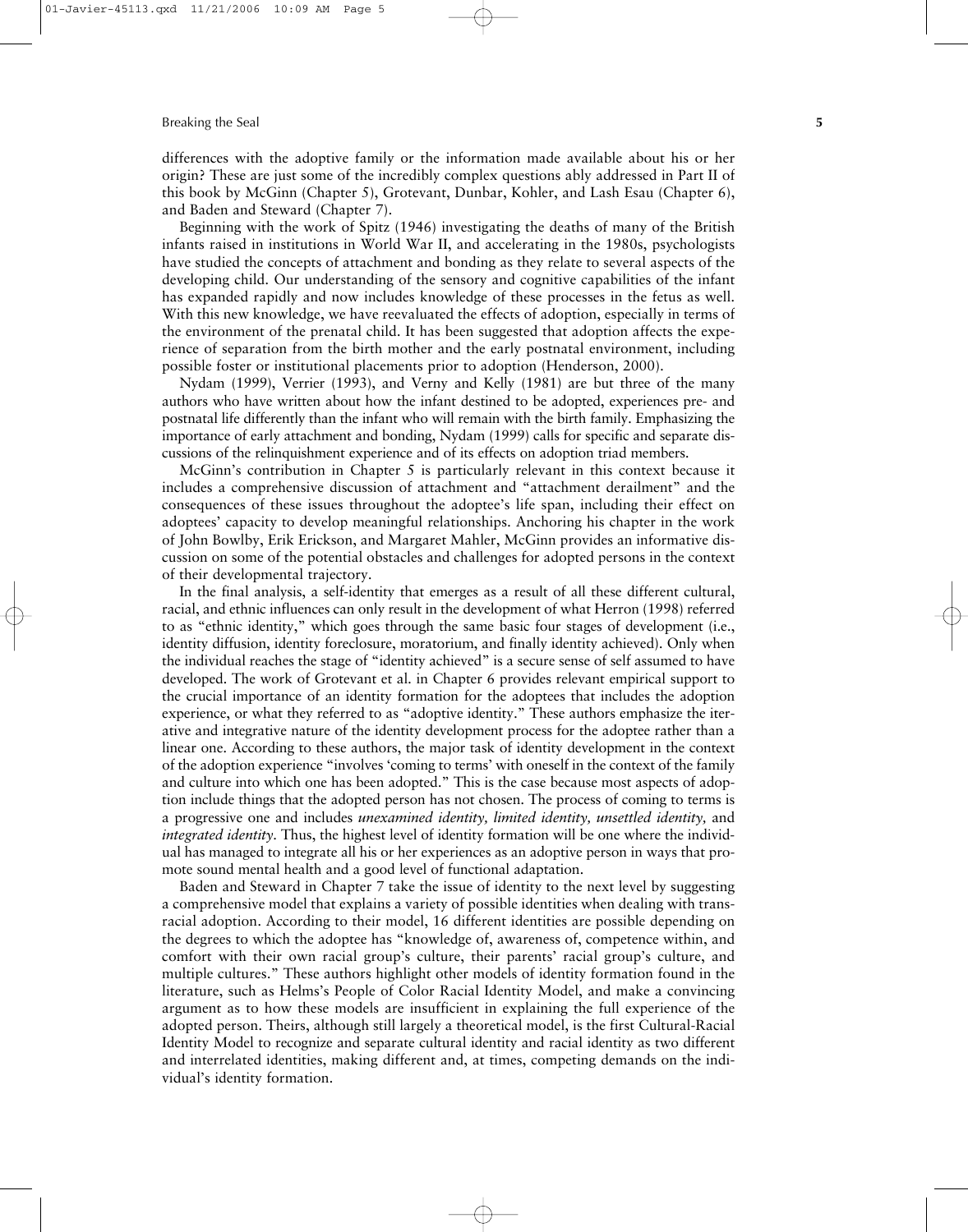01-Javier-45113.qxd 11/21/2006 10:09 AM Page 6

Although these chapters are challenging to absorb, given the advanced theoretical assumptions they use, we encourage the reader to become familiar with the work of these important authors since they provide the most comprehensive explanation of the different challenges likely to affect adoptees in various ways.

## *Impact of Transracial Adoption on Triad Members*

What is clear, however, is that throughout history there have been recurrent forces around the world, precipitated by war conflicts, natural disasters, and socioeconomic and political forces, that have forced the displacement of many individuals from their families and countries (Holt, 2006; Rippley, 2005), leaving many without any family ties. Most recently, we see this in the Middle East conflicts, the genocides in many African nations, the continuous slaughter of innocent people in the Darfur region of Sudan, Africa AIDS epidemics, the Southeast Asia Tsunami disaster, and the Hurricane Katrina disaster in New Orleans (Gibbs, 2005; Holt, 2006; Sachs, 2005), which have left many children without birth parents, abandoned, in the care of other family members, or in orphanages. In terms of sociopolitical forces having a direct impact on adoption, particularly international adoption, we see also how poverty, governmental policies restricting the number of children within families (e.g., China), and gender preferences based on Confucian principles (e.g., China and India) can lead to abortions, abandonments, and relinquishments, as discussed by Baden in Chapter 8 of Part III of this volume.

Thus, it is clear that adoption has permeated and continues to permeate and penetrate our history and society. Indeed, one is now highly likely to encounter someone who is an adoptive triad member, whether an adoptee, an adoptive parent, or a birth parent. According to some estimates, between 40 million (Henderson, 2000) and 100 million (www.adoptioninfor mationinstitute.org) Americans are directly affected by adoption in very fundamental ways. And these adoptees come from many parts of the world, particularly from several countries in South and Central America, Korea, China, and Russia, as discussed by Baden (Chapter 8), Camacho-Gingerich, Branco-Rodriguez, Pitteri and Javier (Chapter 10), and McGinnis (Chapter 11). Thus, questions such as what are the psychological, socioeconomic, sociopolitical, and legal challenges facing adopted persons, birth parents, and adoptive parents become even more complex when considering the different cultural, racial, sociopolitical, ecological, and linguistic backgrounds that triad members may bring to the adoption equation. The ramifications of these factors cannot be underestimated considering that approximately 8% of all adoptions are transracial and that the numbers of international adoptions have more than doubled from 1992 to 1999 (Baden, 2002).

Thus, we decided to dedicate a whole part (Part III) to the exploration of issues related to transracial and cross-cultural adoptions. In this context, we include a contribution from Baden (Chapter 8), who provides an important discussion of the Chinese American experience for Chinese adoptees and examines the attitudes toward domestic versus international adoption in China, governmental policies affecting a gender differential, and attitudes with regard to who ends up being placed in adoption. The resulting stigmatization in both China and the host country, in this case the United States, continues to be a challenge for adoptive families and adopted persons. The clinical implications of these attitudes, perceptions, motivations, and their impact on adoptees are also seriously examined.

Roorda's contribution in Chapter 9 adds another crucial component to the discussion, by focusing on the challenges normally faced by African American and biracial children adopted by White parents. These types of adoptions have a long history of controversy here in the United States, with clear opposition by the National Association of Black Social Workers Associations. She examined research findings that attempted to study the effect of these types of adoptions on these children's self-esteem, identity formation, and racial group identity. The author concluded that under the right conditions, transracial adoption can be a good thing.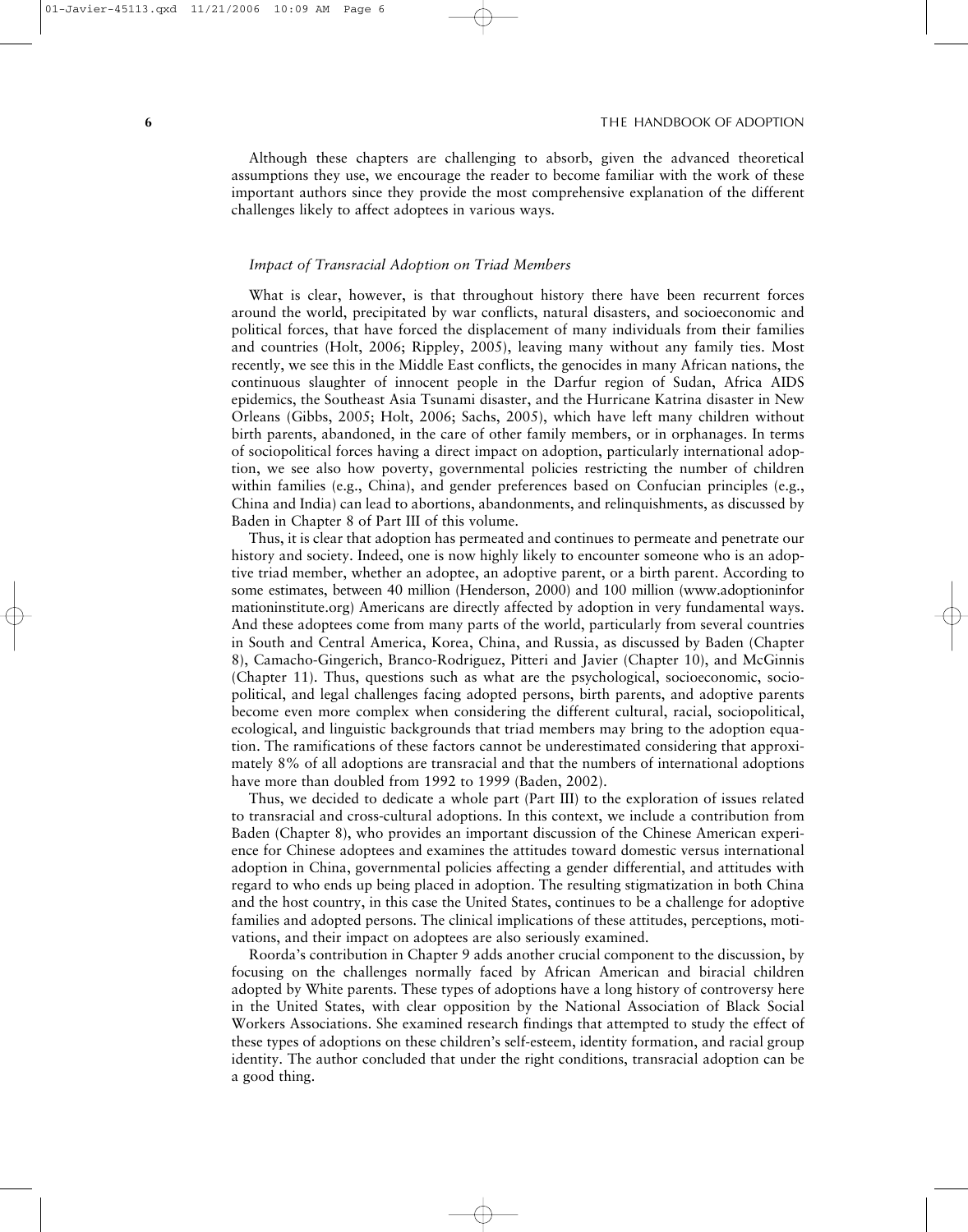The contributions by Camacho-Gingerich et al. (Chapter 10) and McGinnis (Chapter 11) examine the experience of two other cultural/linguistic groups with a solid representation in adoption triads. We are referring to adoptions from Latin America and Korea. What comes across from these chapters is the need to look at these different cultural adoption groups as unique and as representing unique adjustment challenges. The fact that adoptees coming from these groups present clearly distinguishable phenotype features and skin color, and that the groups from which they come have their own unique values, cultures, customs, worldviews, and languages, creates the necessary conditions for identity, cultural, and linguistic clashes when these children are adopted by families from other racial, cultural, and linguistic backgrounds. These clashes become particularly evident during the adolescent years. These are the issues extensively addressed by Camacho-Gingerich, Branco-Rodriguez, Pitteri, and Javier, who examine the political and socioeconomic conditions of a Latin American group (Argentinean) that tend to influence the extent to which national (domestic) and international adoptions are encouraged. Using a group of Colombian adoptees, these authors also examine the kind of adjustment challenges that Latin American adoptees are likely to face once adopted internationally. McGinnis, on the other hand, offers an excellent historical review of the Korean experience over the last 50 years with emphasis on the kinds of issues still affecting these adoptees today. Of great importance to consider with regard to the Argentinian situation is the fact that that country is not a signature to the Hague Convention and thus making irrelevant to the Argentinian children and parents a series of rules and procedures that have been established to ensure proper protection of children for adoption in the international arena. Although we appreciate the rationale as to the Argentina's reluctance to be part of the Hague Convention agreement, mostly based on the serious abuses committed during the military regime with regard to children being snatched from families (who were later killed) to be given to members of the ruling class that were unable to conceive, the fact is that by not being part of the international efforts to protect children that are adopted, it may encourage adoptions of Argentinian children through informal and, perhaps, illegal means. At the end, it provides Argentinian children being adopted and their families less legal protection and oversight, which is paradoxically what Argentina is attempted to avoid by refusing to sign on to the Hague Convention.

## *Consequences of Open or Closed Adoption*

The consequences of open or closed adoption and the interrelated subject of "search" and "reunion" issues, as related to adoptive triad members or children in permanent foster care, have yet to be empirically and systematically examined, and few models have been presented or agreed on by the adoption community. For the three sides of the adoption triad, the process of adoption has been viewed by many as a "win-win-win" situation. The birth parents "won" by being freed of child care responsibilities for which they were told they were unprepared. Adoptees "won" by being placed in a better home than the one their birth family could have provided, and adoptees were also sheltered from the negative stereotype of illegitimacy. Adoptive parents "won" by being able to raise the child. The story of an adoption was believed to end with the phrase "and the baby was adopted," much as other stories end with the phrase "and they lived happily ever after." In the traditional view, adoptions did end with everyone involved living happily ever after and never looking back. The adoptee and adoptive parents were believed to have spent their lives as a family indistinguishable from any other family, and the birth mother (and birth father if he was involved) were assumed to have returned to pick up their lives again.

The more contemporary and realistic view of adoption, however, is that every adoption represents both gains and losses, and that adoption is a multigenerational and ongoing process, which only begins with the discovery of an unplanned pregnancy and which permanently affects the lives of all involved. We know that the story of an adoption does not "end" the day the parents and their new child walk out of court as a legal family and the birth parents become legally childless.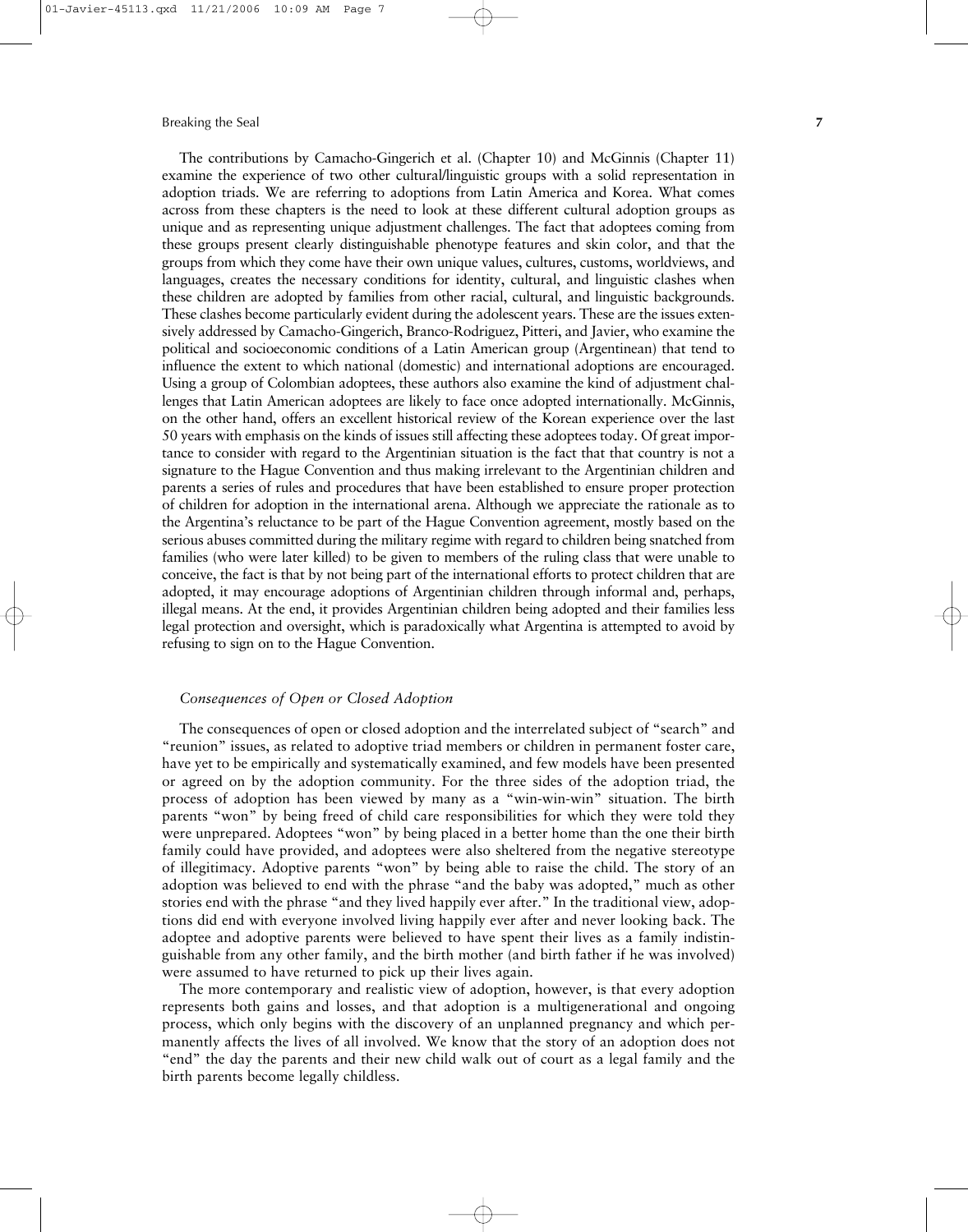A similar process occurs in the foster care triad (birth parents, foster care parents, and foster care child) where the child is removed from the home environment to protect him or her from emotional and physical danger, "for the best interest of the child." But members of the triad are then confronted with a series of challenges, particularly when the child begins to ask serious questions, such as "Why was I taken from my home?" "Why don't my parents love me enough to stop taking drugs?" "Why can't I be with family members?" "Was it something about me?" The complication for an untrained eye is that these questions are not always verbalized in this manner, but they are present in the form of behavioral difficulties at school and at home, learning problems, substance abuse, gang involvement, and so on.

Adoptive and foster care children and parents are at a tremendous disadvantage when they are not provided with much information (as in closed adoption) about the physical health of the child and family medical history, especially when dealing with a child with special needs. The consequences for the integrity of the reconstituted family and the physical and emotional health of the child cannot be overemphasized. Sooner or later, adopted or foster care children demand (especially during adolescence) to know, "Where did I come from?" "Why am I living here?" "Why is my skin color different from that of my adoptive parents?" "Why do I feel different from my adoptive siblings?" and a host of other questions. The extent to which answers to these questions are forthcoming will provide the necessary ingredient for children to come to terms with their past and look to the future with a strong and integrated sense of self.

Driven by the need to address these types of questions more specifically, the editors of this volume decided to dedicate a part to special issues in adoption (Part IV). The part begins with a chapter by McRoy, Grotevant, Ayers-Lopez, and Henney (Chapter 12) in which the authors address issues surrounding open adoptions. Using data from a longitudinal outcome study, these authors engaged in a critical discussion regarding the benefits and complications of open adoption. According to these authors, it is a complex dance in which the roles and needs of the participants change over time. It requires that each member of the triad redefine the boundary of what constitutes family and the self within that family. At some point, a balance has to be struck that allows the adoptive or foster family to develop its own identity separate and apart from the birth parent's identity. It is this dance and a description of the consequences of different kinds of communications possible among the members of the triad that is the main subject of this chapter.

The chapter by Pakizegi (Chapter 13) addresses the poignant issue of single parents by choice who become involved in adoption and foster care. She suggests that delays in preparation for child rearing and increases in infertility are two reasons why single adoptive parents should be examined given the increase in their numbers. The personal struggle facing these individuals (women and men), including the stigma associated with the assumption that these individuals were unable to find suitable partners and/or unable to conceive, could prove to be quite challenging to each member of these newly constituted families. Pakizegi calls for a more systematic study of what distinguishes these single individuals who decide to adopt from single women and men who decide not to adopt. Similarly, she calls for more research on how single-parents in adoptive families manage to navigate their lives successfully in the midst of the stigma and on what distinguishes those who decide to adopt one child versus those who decide to adopt more than one. It is clear that these alternative family structures are challenging the notions of the traditional family, and Pakizegi invites the reader to wrestle with the issue head-on because this is an increasing reality in the adoption community.

In the next chapter (Chapter 14), Keagy and Rall address an important topic often associated with anxiety and concern for adoptive families and adoption professionals: children with "special needs." Adoptable children who, due to medical issues or other special circumstances at the time of adoption (i.e., children previously abused and neglected, with attachment difficulties and serious behavioral problems, or with genetically based physical illness), are in need of more intense professional interventions are a population that must be considered when working with the adoption triad. They are considered children with special needs because they require special attention. But the parents may be ill-prepared for the time, emotional, and financial commitments required of them to appropriately care for a child with special needs.

01-Javier-45113.qxd 11/21/2006 10:09 AM Page 8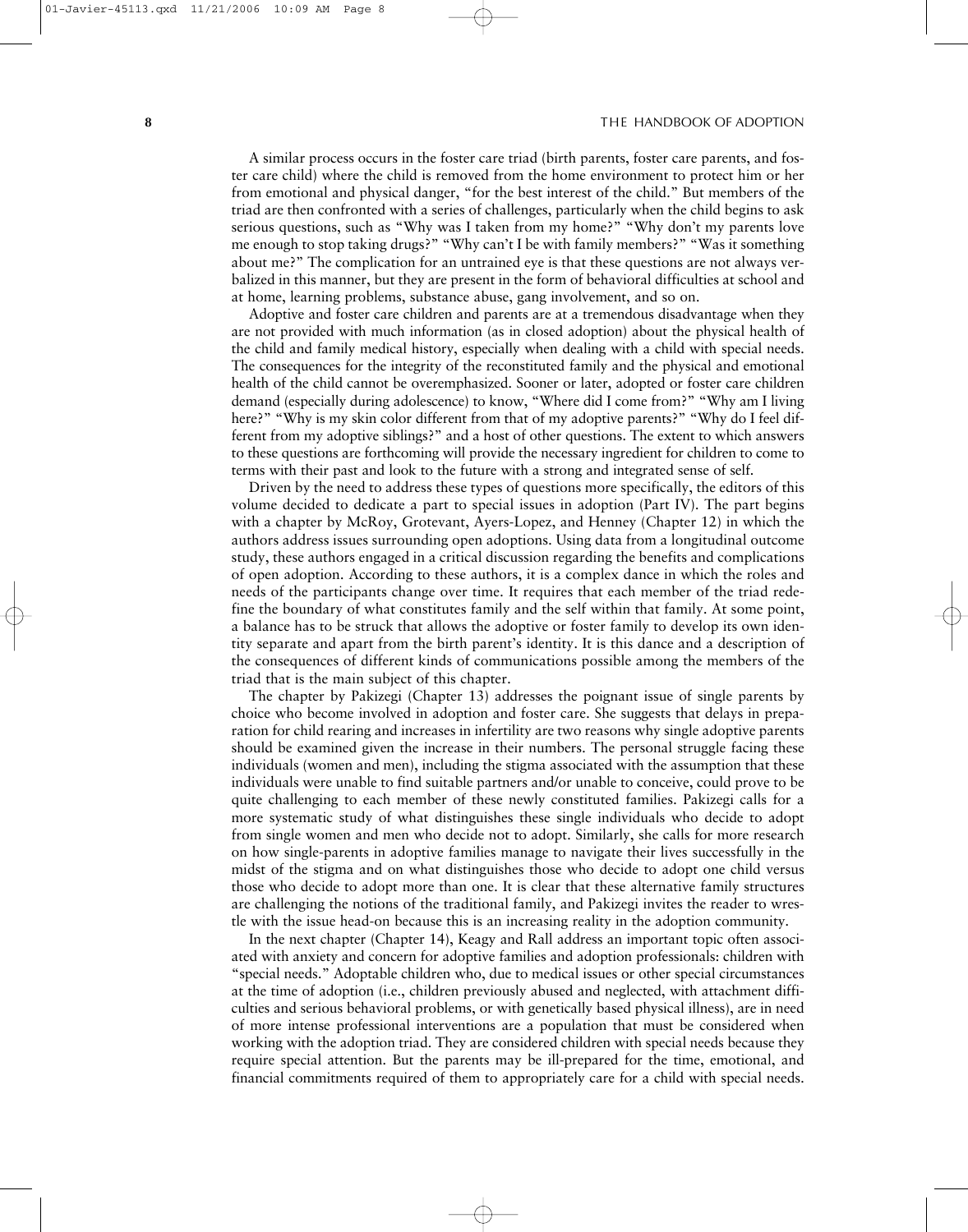The authors place a great deal of emphasis on the importance of open communication about the child's condition and the need to offer preparatory programs for these parents and for postadoption services. It is their contention that the greatest obstacle in being able to address the special needs of an adopted child is the kinds of expectations the adoptive family have due to the lack of information they received about the true condition of the child. Thus, adequate preparation, education, establishing appropriate expectations, the need of continuing to monitor parental stress, availability of counseling for members of the triad, and availability of respite care and support groups for the parents are some of the major mechanisms proposed by these authors to ensure positive adoption outcomes in these situations.

The question of the special challenges that gay, lesbian, and bisexual (GLB) adoptive families have to face in many parts of society is aptly addressed by Boyer in Chapter 15 on the double stigma GLB adoptive family members face. The fact that these individuals belong to an already stigmatized group, with implicit and explicit negative social attitudes, leaves these individuals with inconsistent legal protection at best or, at worst, totally absent protection. Despite the shortcomings in the law and in response to increased opportunities for adopting domestically and internationally, GLB adoptive families are testing the "adoption waters" and demanding to be counted as legitimate families. The implications of these types of adoptions are enormous not only with regard to the redefinition of what constitutes a family, as addressed by Pakizegi in Chapter 13, but also with regard to the issues addressed in Chapters 5 through 7 in this book pertaining to identify formation, self-definition, view of the world, view of relationships, and the like. Much needs to be known about the mechanisms that may be needed to help members of these types of families, already suffering the burden of being stigmatized by society, to be able to successfully negotiate the hostile environment so as to encourage a psychologically healthy outcome for those involved. The challenge is for the professional community that is often called on to address issues affecting these individuals to overcome their own prejudice. The author addresses this and other related treatment issues well in the chapter. Finally, the author provides an excellent examination of the many issues likely to arise in gay and lesbian adoptions and invites the readers to become familiar with them and actively involved in changing the stigmatization and discrimination prevailing in the current environment.

The chapter by Doyle (Chapter 16) is an important one because it forces the reader to recognize the similarities between issues in the traditional adoption experience and the foster care situation. The differences, however, are evident, particularly with regard to the impact of lack of permanency in the foster care home environment. Nevertheless, foster children and foster parents are forced to confront crucial questions pertaining to identity, self-definition, sense of security, and self-esteem in the context of the foster environment. The possibility for emotional derailment partly precipitated by the instability of the home environment is clearly described by Doyle in the various case presentations she offers throughout her chapter. Also discussed in the chapter are the challenges associated with situations where there are cultural and ethnic differences between the foster child and the foster family. Finally, her discussion of the history and governmental policies that guide this practice is very instructive even for those with professional experience with this population of children.

Many of the central questions that we have covered in the previous chapters, related to identity formation, self-esteem, worldview, issues of attachment and separation, development of meaningful relations, and so on, take center stage in the school setting. It is in this context that many of the most crucial personal battles are fought, because curiosity from peers about their looks, skin color, ethnic makeup, and so on may elicit confusion, frustration, and isolation, which, according to Fishman and Harrington (Chapter 17), "can turn into increased aggression, oppositional behavior, uncommunicativeness, depression, and self-image problems." Once the adopted child is in this whirlwind of emotion, school performance is likely to suffer, and so too the general attitude about school; hence, our decision to dedicate a chapter to address school issues more directly. This struggle may become more intense and emotionally debilitating in cases where the child's adoption experience is characterized by secrecy or paucity of information (as in closed adoption), thereby leaving the adoptee unable to find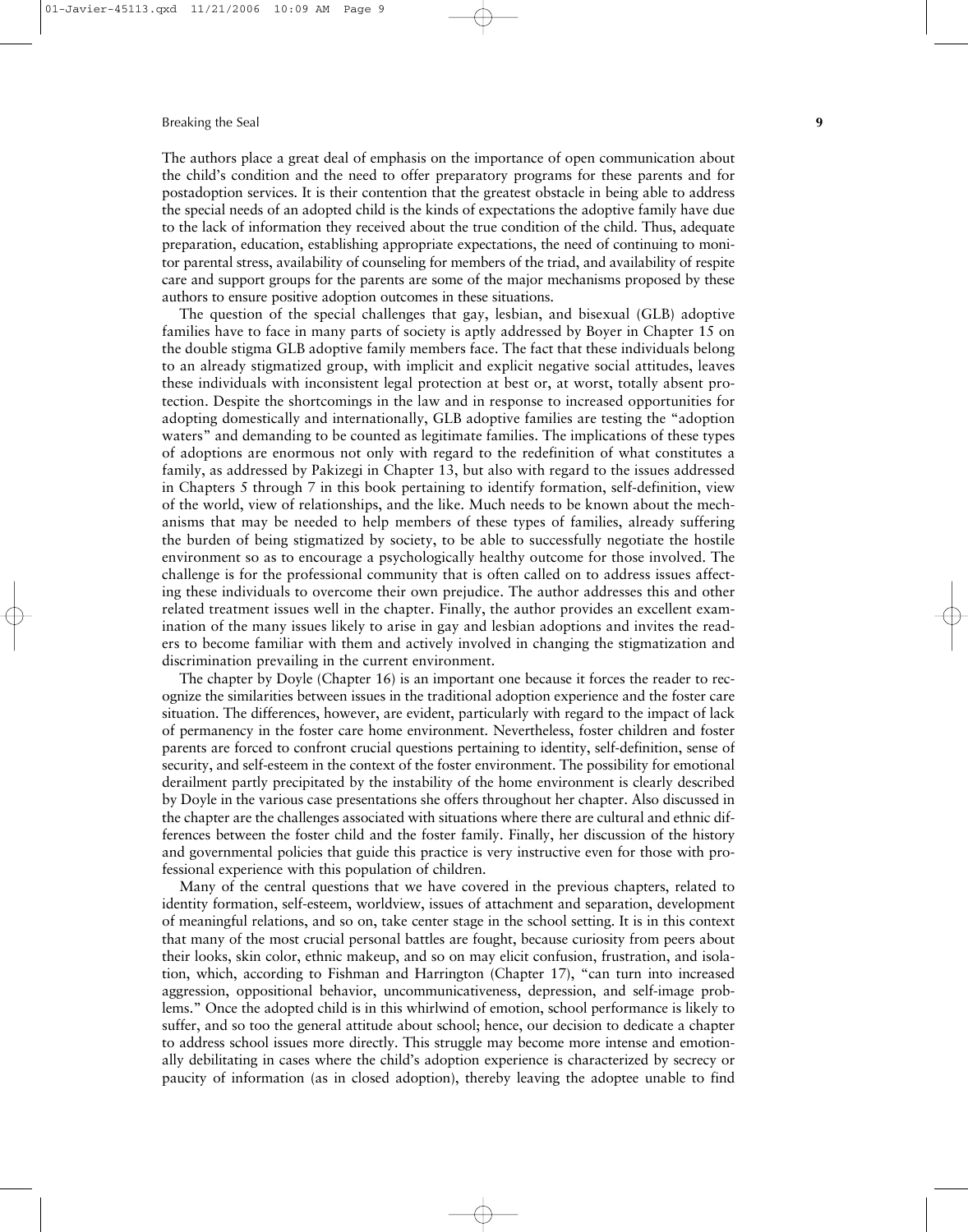answers to his or her many questions. The authors take particular care to address the various ways in which school lessons and assignments can be redesigned such that they could be more sensitive to adoptees' experiences. Specific recommendations are provided in this regard.

# **CHALLENGES TO THE ACADEMIC AND PROFESSIONAL COMMUNITIES**

It is clear from our discussion that the adoption experience affects every member of the triad in very fundamental ways, from attachment and identity development, to the concept of family, to relationships with peers and romantic relations. Different stages of development call for the consolidation and resolution of these various challenges (as discussed in previous chapters); and to the extent to which each member of the triad is able to find an acceptable solution to the various challenges, a cohesive and integrated self-definition for the adopted child and the adoptive and birth families will be possible. But one of the greatest obstacles in finding solutions to these dilemmas is the level of awareness the academic and professional communities have about issues of adoption and how adoption affects the triad members in fundamental ways, as amply discussed in Chapters 19 and 20 in Part V, 21 through 24 in Part VI, and 25 through 31 in Part VII of this volume. According to Porch (Chapter 19), Sass and Henderson (Chapter 20), and Henderson (Chapter 25), the current state of affairs is such that many adoptive families have to see up to 10 therapists before finding one who understands their unique circumstances, if they find one at all, or these families find themselves in the position of teaching the therapist about the most basic issues of adoption (Casey Family Services, 2002; Sass, Webster, & Henderson, 2000).

These authors provide a comprehensive examination of this issue, presenting data recently collected, and discuss some of the attempts made by the professional community to bridge the gap. In this context, Henderson, Sass, and Carlson (Chapter 24) present data on how the paucity of information received by both the adoptees and adoptive parents at placement, and the lack of information given to the birth mothers and adoptees about the nature of the postadoption experiences that they are more likely to endure, render the members of the triad ill-prepared to face the intensity of feelings associated with the adoption experience. They found that 55% of adoptees and 86% of birth parents in their sample experienced mental health or emotional problems related to adoption. With the tremendous consequences to the psychological survival of individuals, why are we still in such a state of affairs where secrecy or paucity of information is more the norm than the exception when it comes to adoption issues? Henderson (Chapter 25) provides an excellent discussion of the possible reasons for the current state of affairs in that regard and examines the various obstacles that need to be overcome to change the present course. Pavao's chapter (Chapter 18) is also particularly relevant in this regard, in that it provides a treatment model (Pavao's brief longterm therapy model) that allows for the kinds of issues discussed by Henderson et al. (Chapter 24), Henderson (Chapter 25), Freundlich (Chapter 21), Carr (Chapter 22), Baden (Chapter 23), and others to be addressed. It has been found to be very effective in addressing the complexity of adoption issues with members of the triad. It is an inclusive, intergenerational, developmental, and systemic approach that seeks to normalize the stages of development. It includes many extended family members (including birth parents and grandparents) because this model is particularly sensitive to the complexity and multilayer aspects of the kind of influences the adopted child is likely to experience. Finally, the model is based on a comprehensive examination of the adoption experience and the need to maintain an open discussion of issues of relinquishment, loss, grief, search, and reunion, as well as the need to institute psychoeducational interventions in potential adoptive families. It is clear, however, that only when the academic community takes up the issue of adoption as a systematic focus of academic endeavor will more comprehensive treatment and assessment models be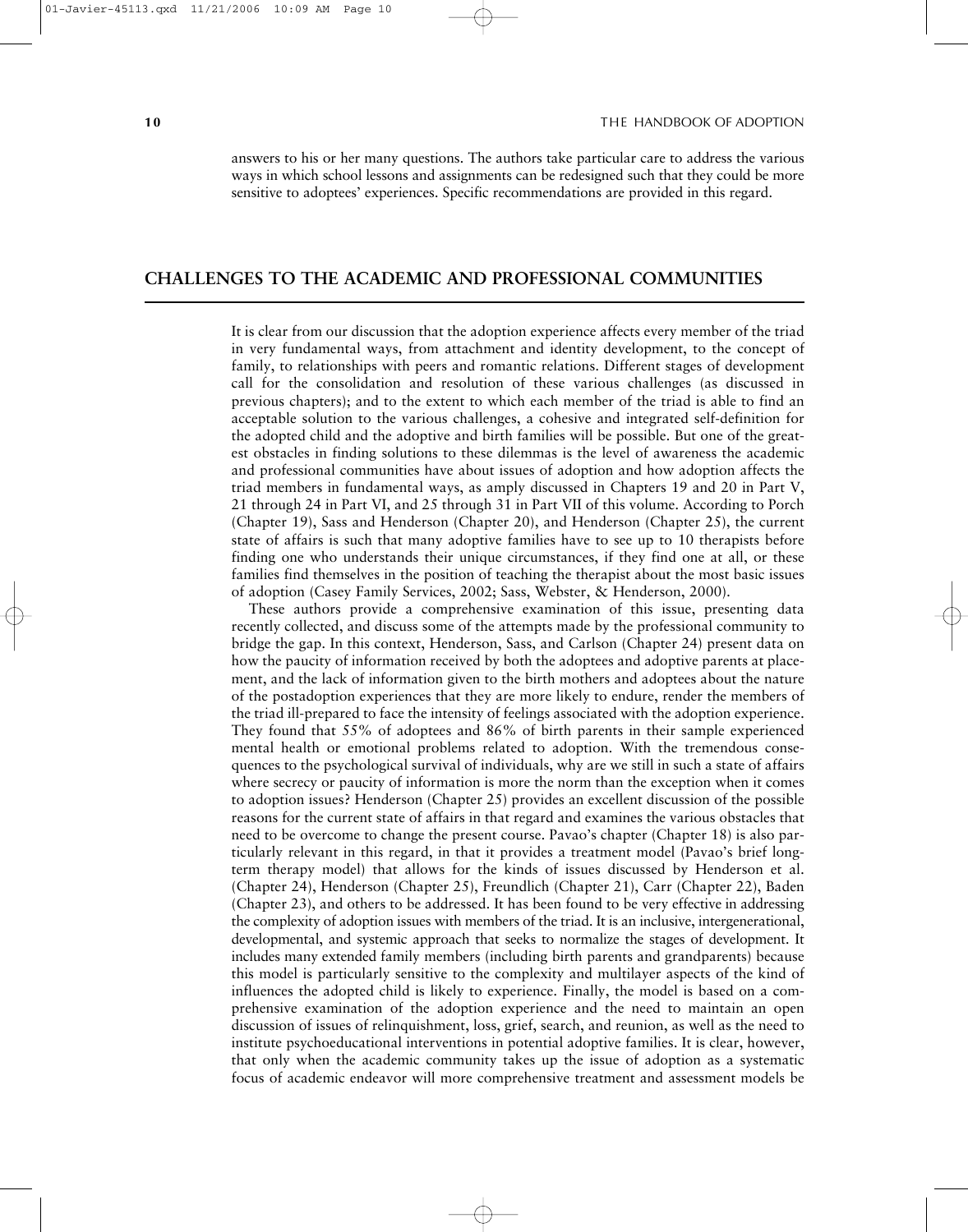possible. The call for a more systematic inclusion of adoption-related issues in the curriculum as an essential part of the training of future professionals is clearly evident in these and other chapters in this book.

Freundlich's critical examination of the emerging research contributions in Chapter 21 provides important suggestions to guide future research initiatives. She acknowledges the importance of the increasing amount of research on issues such as the impact of relinquishment, search and reunion, and open versus closed adoption on birth mothers, adopted children, and adoptive families (see McRoy et al., in Chapter 12 of this volume), particularly of middle-class and White women. (See Carr's contribution in this regard, in Chapter 22 of this volume, where she discusses the factors that tend to influence the extent to which Caucasian birth mothers will develop a personally fulfilling life, postrelinquishment.) Unfortunately, not much is known about the effects of the psychological and social ramifications of these issues on birth mothers in other countries and from different social and cultural backgrounds.

According to Freundlich (Chapter 21), what is also missing from the current research literature is an examination of the role of birth fathers in the adoption experience. Birth fathers have suffered from a number of stereotypical assumptions (e.g., that they are uninvolved and uninterested in the adoption experience, including search and reunion, loss, grieving, etc.). Leaving the birth fathers out of the adoption equation paints a very incomplete picture of the adoption experience, with major consequences for the psychological lives of many adoptees. Freundlich points out the need to focus more research attention on the impact of adoption on children adopted at older ages, the impact of the adoption qualification process on the adoption experience, and the determination of who should or should not be permitted to adopt. According to Porch (Chapter 19), it is more likely that children adopted from foster care are older, from racial minority populations, and adopted by parents with lower socioeconomic means. An examination of the reason(s) for this phenomenon could provide important information to help us develop better models that address the issue of foster care adoption more effectively in the future. According to Freundlich, the fact that so little is known about foster care adoption, and the impact of openness on the members of the adoption foster care triad, reflects the overarching need for greater research emphasis on the adoption of older children with histories of abuse and/or neglect.

The important work of Baden (Chapter 23) on issues related to identity and psychological adjustment within the context of culture and race and the work of Henderson et al. (Chapter 24) are two good examples of how research data can assist us in understanding the complexity of the adoption experience. Using the Cultural-Racial Identity Model discussed by Baden and Steward in Chapter 7, the authors were able to examine variations in the potential cultural-racial identities that transracial adoptees are able to report. By refining more carefully the different ways in which adoptees may be affected by their cultural and ethnic backgrounds and the different and multiple identities that may be formed, a more refined approach to intervention for these individuals may be possible.

# *Assessing the Mental Health Needs of Triad Members*

Considering the multiplicity of emotional challenges members of the triad go through from the time the birth mothers consider relinquishing the child for adoption and the adoptive parents consider the creation of their family through adoption, to the developmental questions adopted children have to face as they go through the different stages of their lives from infancy (with questions about bonding and attachment issues) to adolescence (with questions about identity development, self-definition, and self-esteem) to adulthood (with questions about the ability to develop meaningful and romantic relationship with others), these individuals have to come to terms with these challenges and develop a cohesive and integrated sense of themselves as individuals and as adoptive families or relinquishing parents. Much is at stake as the adoption experience reverberates throughout their lives and influences them and the people they come into contact with in very fundamental ways.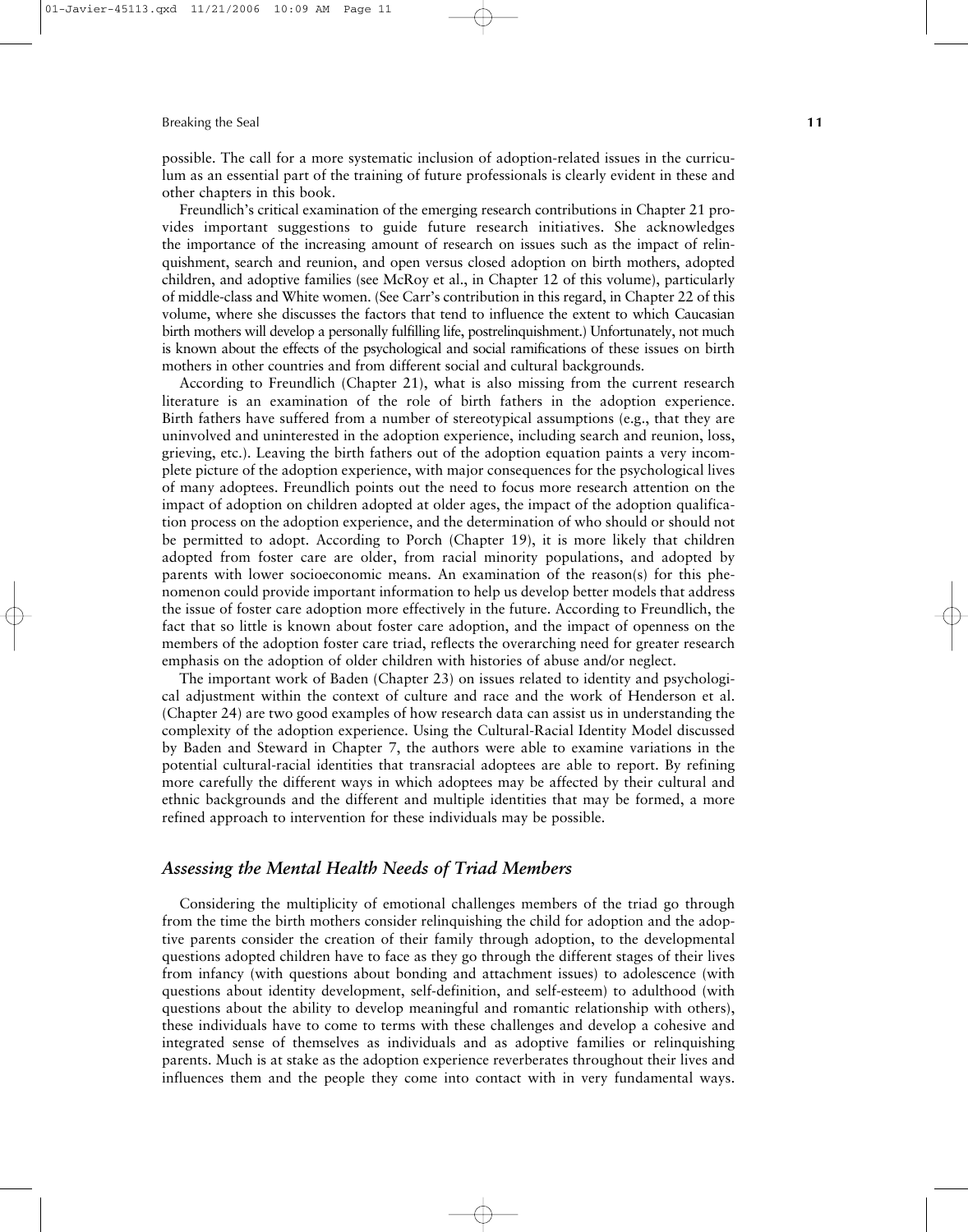Because of these inherent challenges, questions have been raised as to whether adoptees and other members of the triad are more prone to mental illnesses and to psychological and behavioral problems. Are adoptees more likely to suffer from attachment disorders and have difficulty developing relationships? What are the central treatment issues professionals should keep in mind in assessing and treating members of the triad? At what point is it appropriate to search for and reunite with the birth parents? These are some of the questions that have been addressed by a number of prominent scholars and clinicians over the last few years, including B. J. Lifton, Ron Nydam, Joyce Pavao, David Brodzinsky, Ruth McRoy, Harold Grotevant, Nancy Verrier, Doug Henderson, Christopher Deeg, Amanda Baden, and Rene Hoksbergen, to name a few. We have included the contributions of many of these individuals in Part VII of this book, because they have provided important answers to these questions, enriched our understanding, and substantially increased our knowledge of issues affecting the adoption community. What comes across from the work of these authors is that it is important to recognize that although the issues raised before, such as bonding and attachment problems, issues of loss, grief, and identity, and self-esteem problems, are central and fundamental issues to be addressed in assessing and treating adoptees, this does not suggest that adoption, in and of itself, is toxic to one's mental health. What is toxic, these authors argue, is the veil of secrecy and the paucity of information given to triad members about the challenges likely to emerge in the adoption experience. Such a practice has deprived the adoptee of the necessary information to come to terms with his or her unique situation of having been relinquished by one family and adopted by another, of having to process two family histories into his or her personal narrative, and, in the case of international adoption, to come to terms with two or more cultural and ethnic backgrounds. Thus, the reader is encouraged to examine the work by Henderson (Chapter 25), who addresses the issue "Why has the mental health community been silent on adoption issues?" and the chapter by Lifton (Chapter 26), which provides an excellent discussion on the concept of cumulative and multiple adoption traumas adoptees need to work through in their process of self-identity development. Hoksbergen and Laak's contribution (Chapter 30) provides important empirical data on the extent to which adoptees are more likely to suffer from reactive attachment disorders, including in adulthood. Baden and Wiley's contribution (Chapter 27) pays particular attention to the clinical symptoms birth parents are likely to experience, including unresolved grief related to the relinquishing experience, isolation, difficulty with future relations, and trauma. Concerned with the long-term reverberations of the issue of relinquishment and loss in the psychological development of adoptees, Nydam (Chapter 28) uses psychoanalytic formulations to provide a vivid description of the intense internal struggle of the adoptees and offers recommendations to clinicians that will help ensure that these issues are not overlooked in their clinical practice. Thus, issues of mourning the loss of the birth parents, the common struggles that adoptee have with identity, the challenges of bonding when early trust is broken, challenges with sustaining intimacy often faced by many adult adoptees, the resolution of the fantasies about birth parents and birth families, are some of the issues discussed in this chapter. Also using a psychoanalytic framework, Deeg's (Chapter 29) and Zuckerman and Buchsbaum's (Chapter 31) chapters provide further descriptions of the inner world of the adoptee, including the different parental representations (biological and adoptive parents) that adopted persons need to reconcile. Deeg places particular emphasis on presenting a theoretical model to explain the genesis of these representations and the various defensive constellations that tend to show up in the treatment situation. In this context, he discusses various transference/countertransference dyads that echo the adoptee's unique intrapsychic exigencies. He also explores the relation of the adopted self with the biological parents and how that relation is a critical determinant in the development of meaningful relationships with self and others (object relations) and the formation of identity. A central challenge to clinicians is how to help adoptees come to terms with transference material that incorporates two sets of self/parent representations. Zuckerman and Buchsbaum's chapter not only provides additional theoretical discussions on the clinical issues affecting adoptees but also presents a clinical situation to bring the point home more poignantly.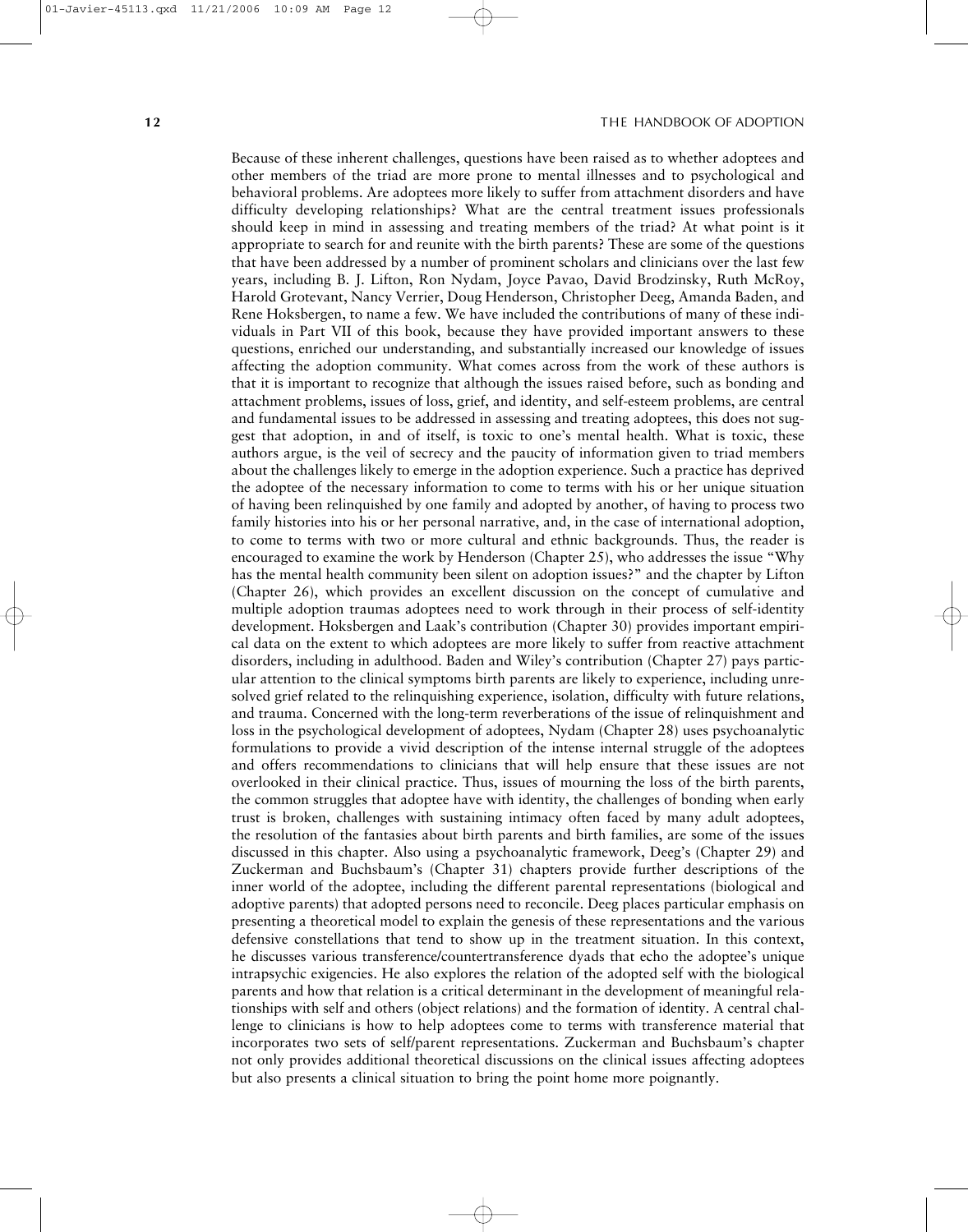## **CONCLUSION**

An emerging theme in the work of all these authors is that adoptees are no more likely to suffer from mental disorders than are others; rather, the psychological challenges they face are enormous, which requires the scientific and professional communities to be more involved in providing answers to these questions. As demonstrated by the chapter on poetic reflections and other creative processes (Chapter 32), with the work of poets Penny Partridge and Christian Langworthy, and writer Sarah Saffian, we recognize that adoption could have a wonderful and powerful effect on the creative process. That these writers are able to flourish and become different kinds of writers as a result of their adoption experience and of coming to terms with the many challenges associated with being adopted is eloquently and ably discussed by Alina Camacho-Gingerich in her preface. In this context, Camacho-Gingerich delineates, in her convincing presentation, the subtle and profound ways in which adoption issues appear in the different writings included in this book. How the creative process can become derailed when the creative person is saddled with emotional turmoil and unresolved self-identity questions is amply described in the psychoanalytic literature (Kavaler-Adler, 1993).

Thus, we are left with the question of where we can go from here and what the future of adoption is. These questions are addressed more directly in the concluding chapter (Chapter 33), where we make some suggestions and recommendations in this regard. What is clear is that we need to break the seal of secrecy such that open and frank discussions of issues likely to affect the triad members are possible so as to give fair opportunities to adopted individuals to come to terms with their various challenges. It is the purpose of this book to offer readers a wide range of topics about the adoption experience today and to bring together the most influential voices in the adoption experience so as to provide a foundation for further discussions. Let this book serve as an invitation to come with us on a journey where, at the end of the day, our understanding of all facets of the adoption experience is improved and new models of research and treatment emerge in this context.

Good luck and happy trails!

# **REFERENCES**

- Baden, A. (2002). The psychological adjustment of transracial adoptees: An application of the Cultural-Racial Identity Model. *Journal of Social Distress and the Homeless, 11*(2), 167–191.
- Casey Family Services. (2002). *Strengthening families and communities: An approach to post-adoption services*. Retrieved August 19, 2006, from http://cpexpress.acf.hhs.gov/index.cfm?issue\_id=2002- 2004&articule\_id=430
- Chinese Qing Dynasty 1644–1911. (2006). Retrieved May 10, 2006, from http://famous.adoption .com/chinese-qing-dynasty.html
- Dana, R. H. (1993). *Multicultural assessment perspectives for professional psychology.* Boston: Allyn & Bacon.
- Dever, M., & Dever, A. (1992). *Relative origins: Famous foster and adopted people.* Portland, OR: National Book.
- Encyclopedia of Adoption. (2006). Retrieved May 2, 2006, from http://encyclopedia.adoption.com/ intro/introduction/2.html
- Erickson, E. H. (1950). *Childhood and society.* New York: Norton.
- Erickson, E. H. (1982). *The life cycle completed: A review.* New York: Norton.
- Freedman, R. (1996). *The life and death of Crazy Horse.* New York: Holiday House.
- Freud, S. (1896). The etiology of hysteria. *Standard Edition, 3,* 189–221.
- Freud, S. (1905). Three essays on the theory of sexuality. *Standard Edition, 23,* 255–269.